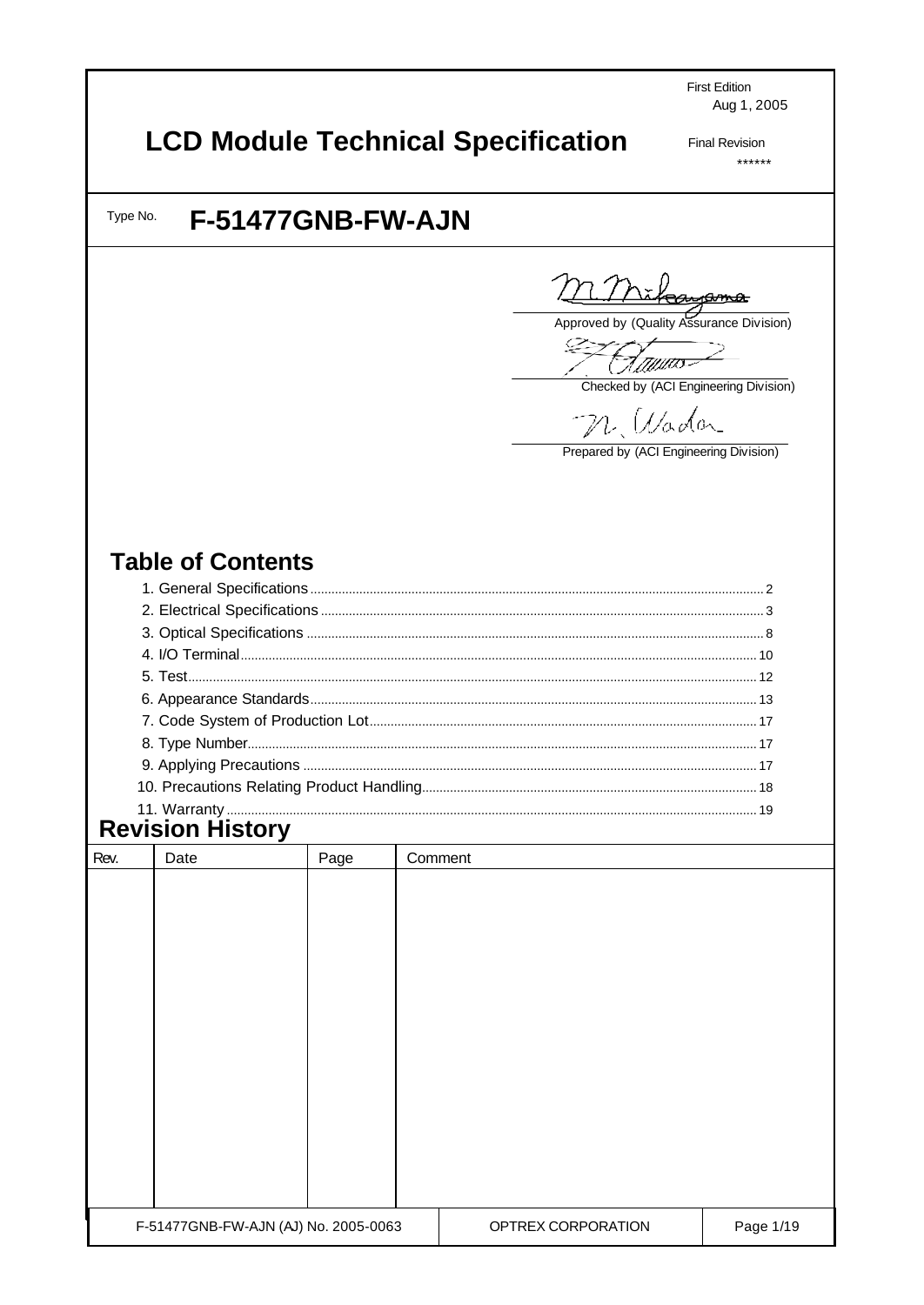### 1.General Specifications

| Operating Temp.           |                              | : min. 0 $^{\circ}$ C ~max. 50 $^{\circ}$ C                                                                                                                                                    |
|---------------------------|------------------------------|------------------------------------------------------------------------------------------------------------------------------------------------------------------------------------------------|
| Storage Temp.             | $\mathcal{L}^{\mathcal{L}}$  | min. - $20^{\circ}$ C ~max. 60 $^{\circ}$ C                                                                                                                                                    |
| Dot Pixels                | $\mathcal{L}^{\mathcal{L}}$  | 320 (W) $\times$ 240 (H) dots                                                                                                                                                                  |
| Dot Size                  | ÷.                           | $0.285$ (W) $\times$ 0.285 (H) mm                                                                                                                                                              |
| Dot Pitch                 | $\mathcal{C}^{\mathcal{C}}$  | $0.3$ (W) $\times$ 0.3 (H) mm                                                                                                                                                                  |
| Viewing Area              | $\mathcal{L}_{\mathrm{max}}$ | 99.85 (W) × 77.0 (H) mm                                                                                                                                                                        |
| <b>Outline Dimensions</b> | $\mathbb{Z}^{\times}$        | 129.4 (W) $\times$ 94.0* (H) $\times$ (10.0) (D) mm<br>*Without CFL Cable                                                                                                                      |
| Weight                    | t.                           | 128g max.                                                                                                                                                                                      |
| LCD Type                  | ÷.                           | NTD-21295<br>(STN / Blue-mode / Transmissive)                                                                                                                                                  |
| <b>Viewing Angle</b>      | t.                           | 6:00                                                                                                                                                                                           |
| Data Transfer             | $\mathcal{L}_{\mathrm{max}}$ | 4-bit parallel data transfer                                                                                                                                                                   |
| <b>Backlight</b>          | t.                           | Cold Cathode Fluorescent Lamp (CFL) × 1                                                                                                                                                        |
| Drawings                  | ÷.                           | <b>Dimensional Outline</b><br>UE-311437B                                                                                                                                                       |
| RoHS regulation           | ÷                            | To our best knowledge, this product satisfies material<br>requirement of RoHS regulation.<br>Our company is doing the best efforts to obtain<br>the equivalent certificate from our suppliers. |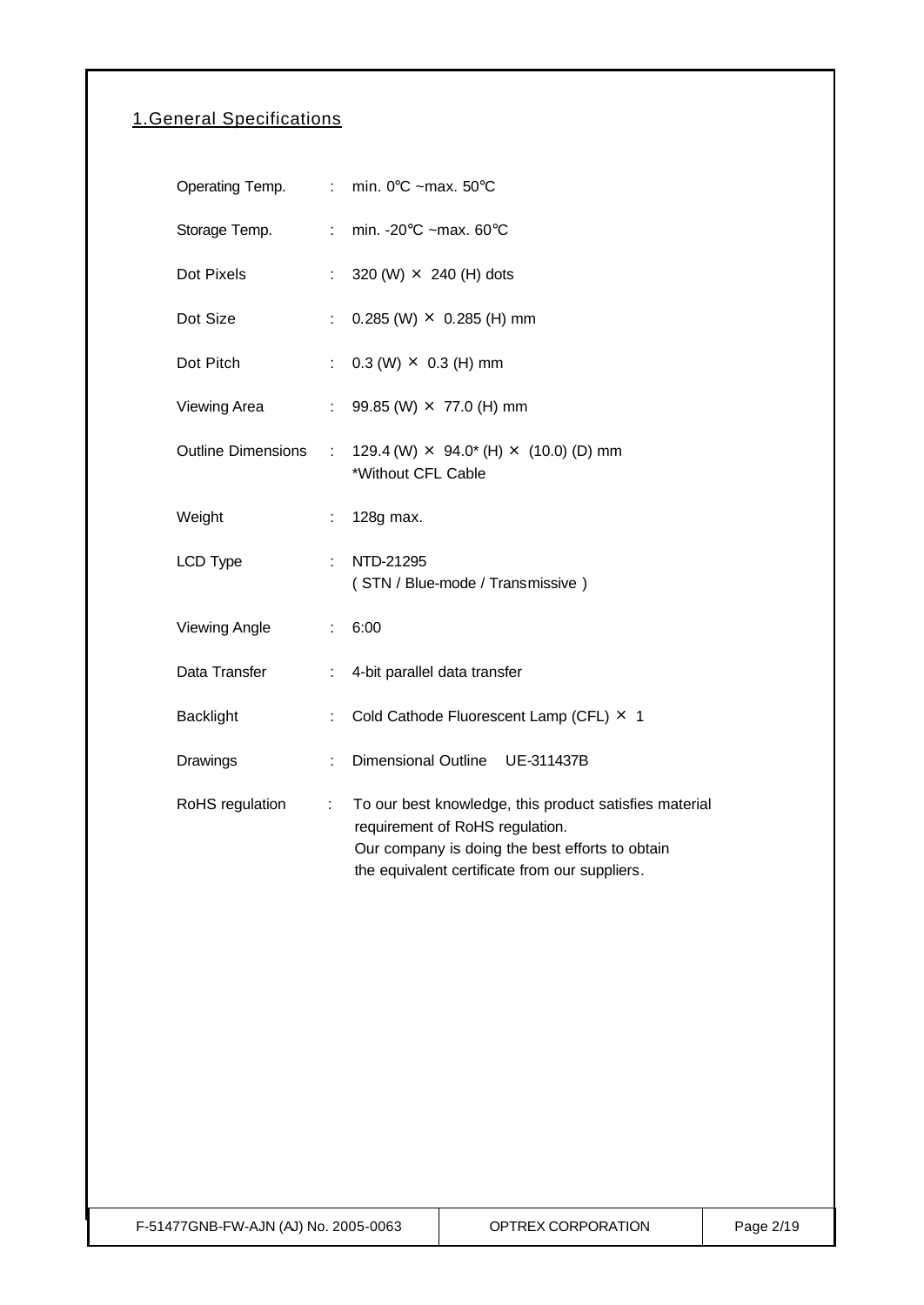### 2.Electrical Specifications

2.1.Absolute Maximum Ratings

|                |            |            |        |           | $Vss=0V$ |
|----------------|------------|------------|--------|-----------|----------|
| Parameter      | Symbol     | Conditions | Min.   | Max.      | Units    |
| Supply Voltage | Vcc-Vss    |            | $-0.3$ | 7.0       | V        |
| (Logic)        |            |            |        |           |          |
| Supply Voltage | VHH/VCONT- |            | $-0.3$ | 30.0      | V        |
| (LCD Drive)    | Vss        |            |        |           |          |
| Input Voltage  | V١         |            | $-0.3$ | $Vcc+0.3$ | V        |
|                |            |            |        |           |          |

2.2.DC Characteristics

Ta=25°C, Vss=0V

| Parameter             | Symbol                | Conditions               | Min.              | Typ. | Max.              | Units  |
|-----------------------|-----------------------|--------------------------|-------------------|------|-------------------|--------|
| <b>Supply Voltage</b> | Vcc-Vss               | $\blacksquare$           | 4.5               | -    | 5.5               | V      |
| (Logic)               |                       |                          |                   |      |                   |        |
| Supply Voltage        | VHH/VCONT-            | $\overline{\phantom{a}}$ | 1.0               | 1.7  | 2.5               | $\vee$ |
| (LCD Drive)           | <b>Vss</b>            |                          |                   |      |                   |        |
| <b>High Level</b>     | <b>V<sub>IH</sub></b> | $Vcc = 4.5 - 5.5V$       | $0.8 \times V$ cc |      |                   | $\vee$ |
| Input Voltage         |                       |                          |                   |      |                   |        |
| Low Level             | VIL                   | $Vcc = 4.5 - 5.5V$       | $\mathbf 0$       |      | $0.2 \times V$ cc | $\vee$ |
| Input Voltage         |                       |                          |                   |      |                   |        |
| Supply Current        | $_{\rm lcc}$          | $Vcc-Vss=5.0V$           |                   | 20.0 | 30.0              | mA     |
|                       |                       |                          |                   |      |                   |        |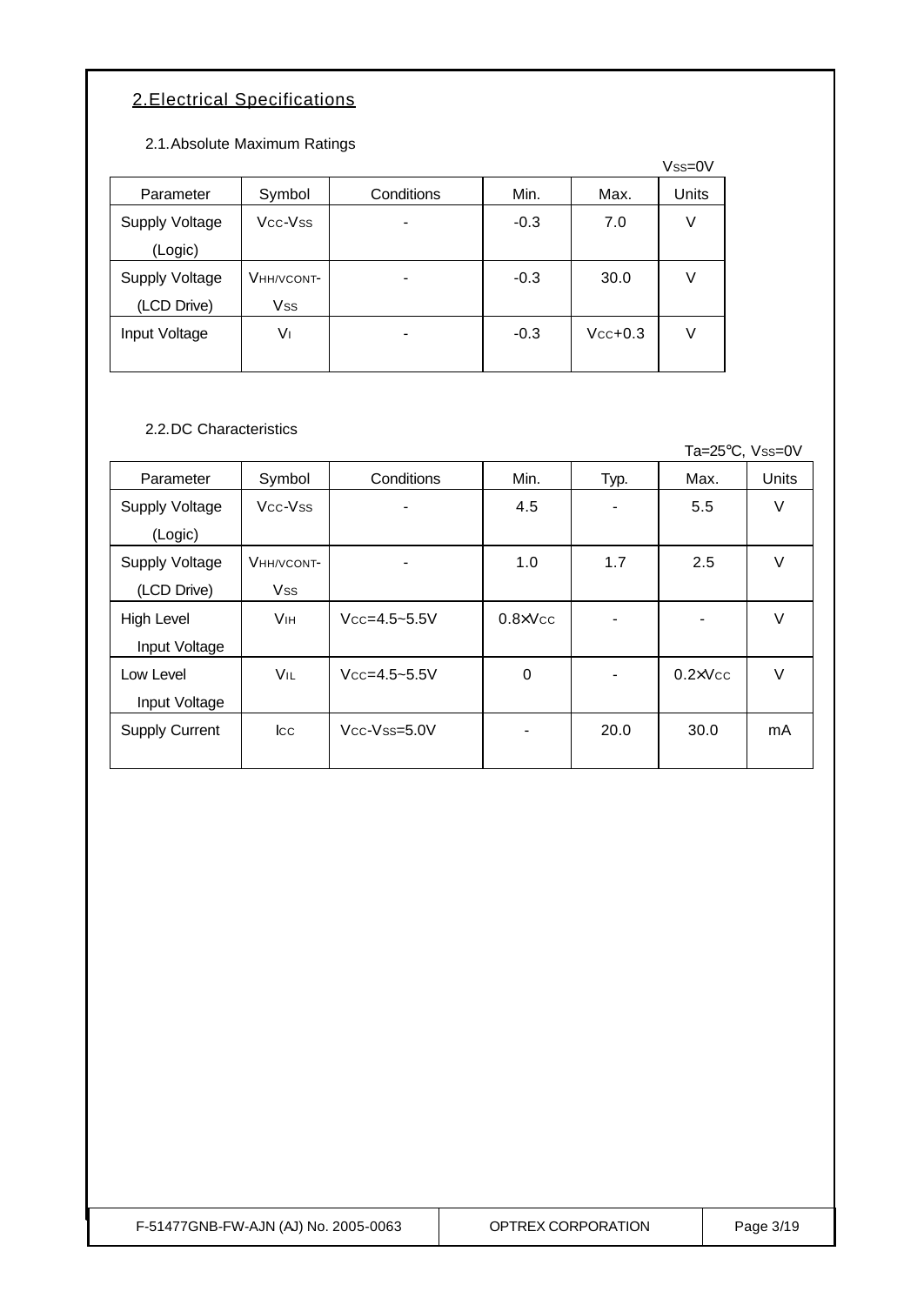| 2.3.AC Characteristics                    |                                 |      |            |                    |
|-------------------------------------------|---------------------------------|------|------------|--------------------|
|                                           |                                 |      |            | $Vcc = 4.5 - 5.5V$ |
| Parameter                                 | Symbol                          | Min. | Max.       | Units              |
| <b>Shift Clock Period</b>                 | $t_{\scriptscriptstyle\rm WCK}$ | 71   |            | ns                 |
| Shift Clock "H" Pulse Width               | $t_{\text{WCKH}}$               | 23   |            | ns                 |
| Shift Clock "L" Pulse Width               | <b>t</b> wckl                   | 23   |            | ns                 |
| Data Setup Time                           | $t_{DS}$                        | 10   |            | ns                 |
| Data Hold Time                            | $t_{\text{DH}}$                 | 20   |            | ns                 |
| Latch Pulse "H" Pulse Width               | $t_{WLPH}$                      | 15   |            | ns                 |
| Shift Clock Rise to Latch Pulse Rise Time | $t_{LD}$                        | 0    |            | ns                 |
| Shift Clock Fall to Latch Pulse Fall Time | $t_{\scriptscriptstyle\rm SL}$  | 25   |            | ns                 |
| Latch Pulse Rise to Shift Clock Rise Time | $t_{\rm LS}$                    | 25   |            | ns                 |
| Latch Pulse Fall to Shift Clock Rise Time | $t_{LH}$                        | 25   |            | ns                 |
| Input Signal Rise, Fall Time              | $t_r$ , $t_f$                   |      | 50 Note.1  | ns                 |
| <b>DISPOFF Removal Time</b>               | $t_{SD}$                        | 100  |            | ns                 |
| <b>DISPOFF Enable Pulse Width</b>         | t <sub>wpl</sub>                | 1.2  |            | μs                 |
| <b>Output Delay Time</b>                  | $t_{DL}$                        |      | 200 Note.2 | ns                 |

Note.1 : ( $tc$ K – twckll - twckl)/2 is the maximum in case of high speed operation. Note.2 : CL=15pF

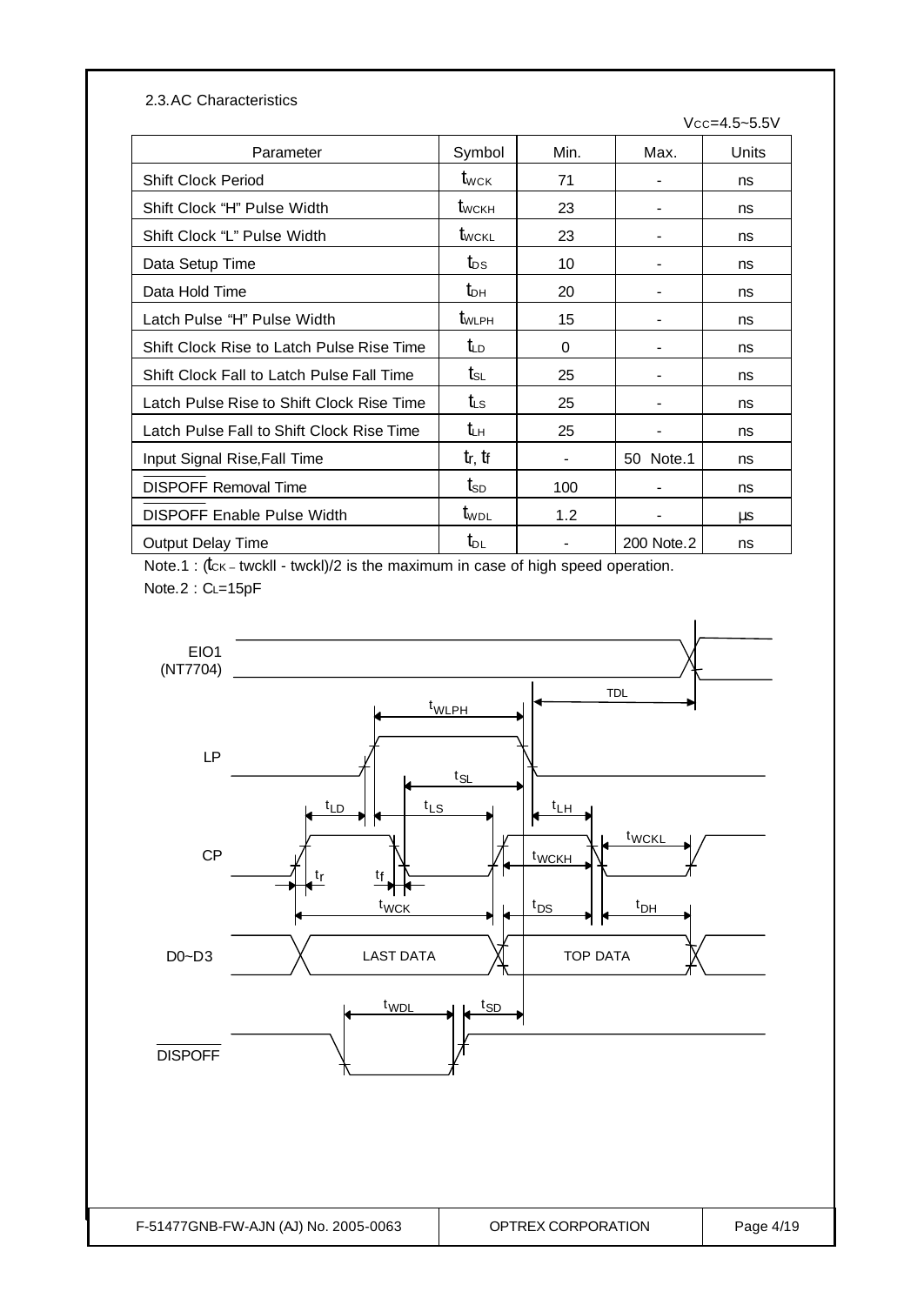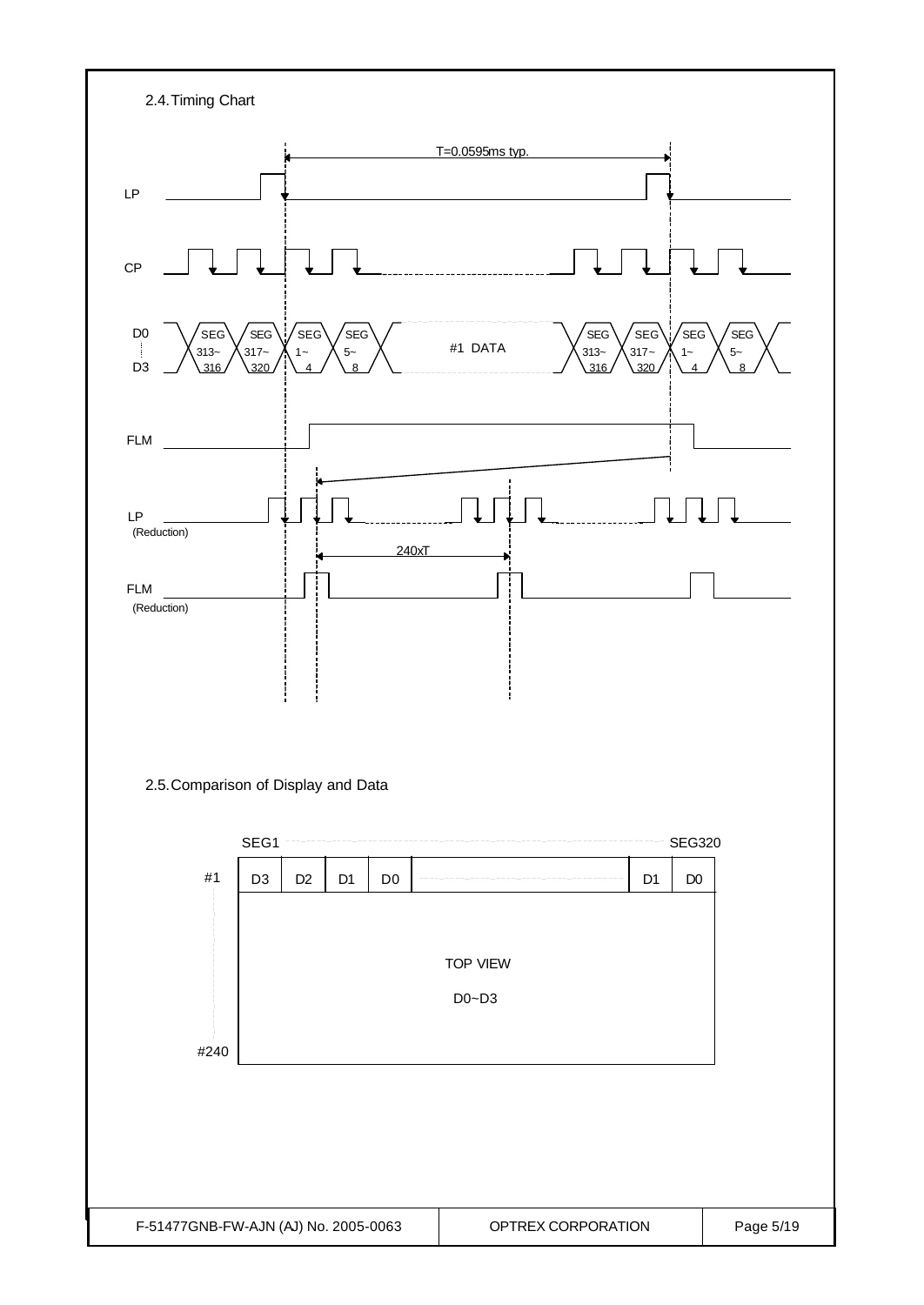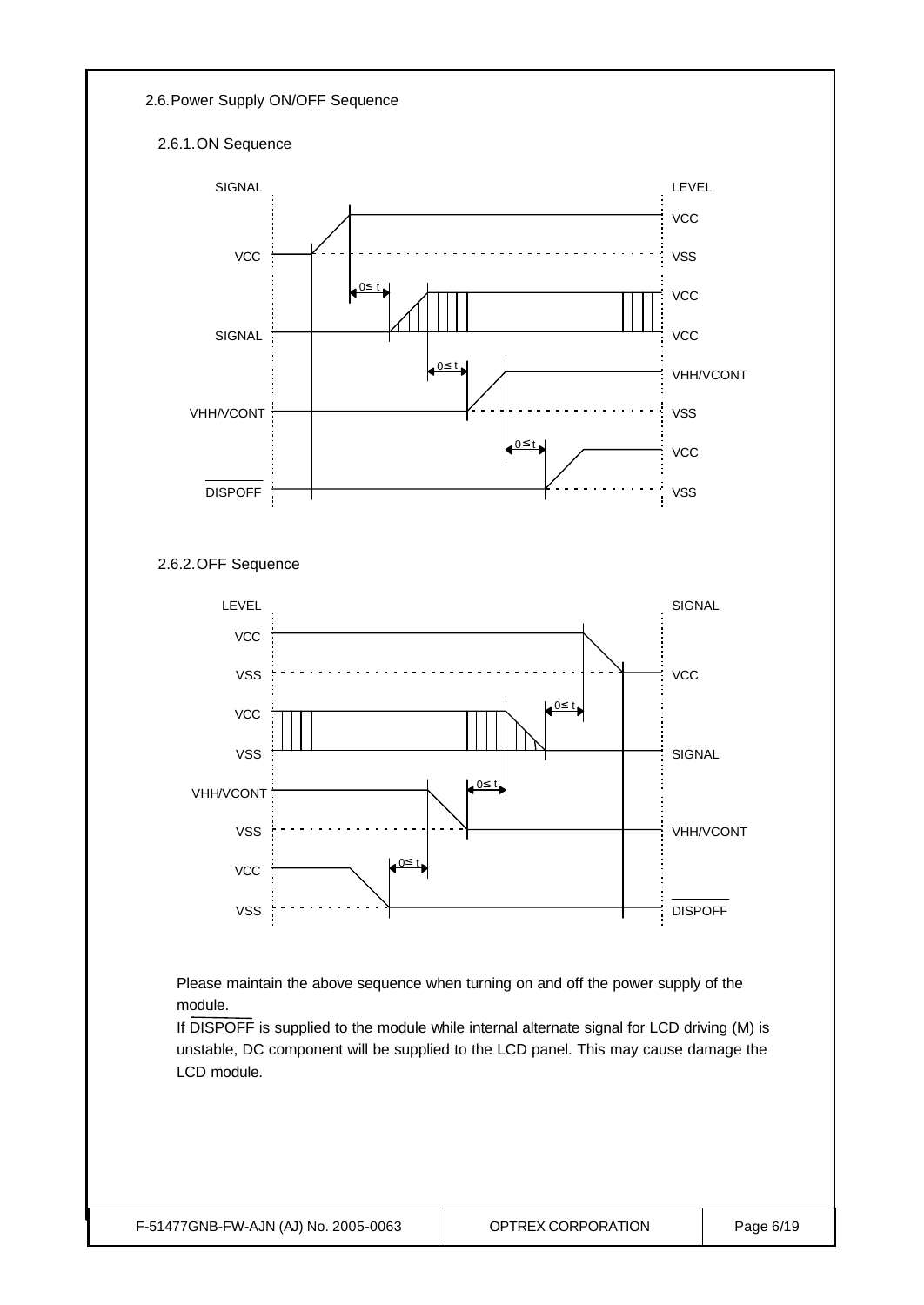#### 2.7.Lighting Specifications

|                         |        |             |                          |       |      |                 | Ta= $25^{\circ}$ C |
|-------------------------|--------|-------------|--------------------------|-------|------|-----------------|--------------------|
| Parameter               | Symbol | Conditions  | Min.                     | Typ.  | Max. | Units           | <b>Notes</b>       |
| Lamp Voltage            | VL     | -           | $\overline{\phantom{a}}$ | 280   |      | Vrms            |                    |
| Lamp Current            | IL.    |             | 4.0                      | 5.0   | 6.0  | mArms           | 2                  |
| <b>Starting Voltage</b> | Vs     |             | -                        |       | 500  | Vrms            | 3                  |
| Surface Luminance       |        | $L = 5.0mA$ | -                        | 400   |      | $\text{cd/m}^2$ | 4                  |
| Average Life            | Tal    | $L=5.0mA$   | -                        | 50000 |      | hrs             | 5                  |

Note 1 :The voltage ( r.m.s. ) to maintain the electric discharge of the lamp. It is measured after lighting for 3 minutes .

Note 3 :The voltage at starting the electric discharge when the voltage is increased gradually from 0V.

Note 4 :Surface Luminance is specified by the initial data of luminance measured at the center of display surface after 20 minutes power on. ( All ON pattern )

Note 5 : CFL Life is defined as time period that the actual luminance becomes 50% or lower of its initial value.

 The Average life time of CFL is defined as the time when half or more of the testing CFLs have become less bright than 50% of the initial brightness at continuous operation.



CFL Testing Circuit

Recommended Inverter : S-12565 ( Produced by ELEVAM )

Note 2 :The current ( r.m.s. ) to flow through the lamp with the electric discharge. It is measured after lighting for 3 minutes.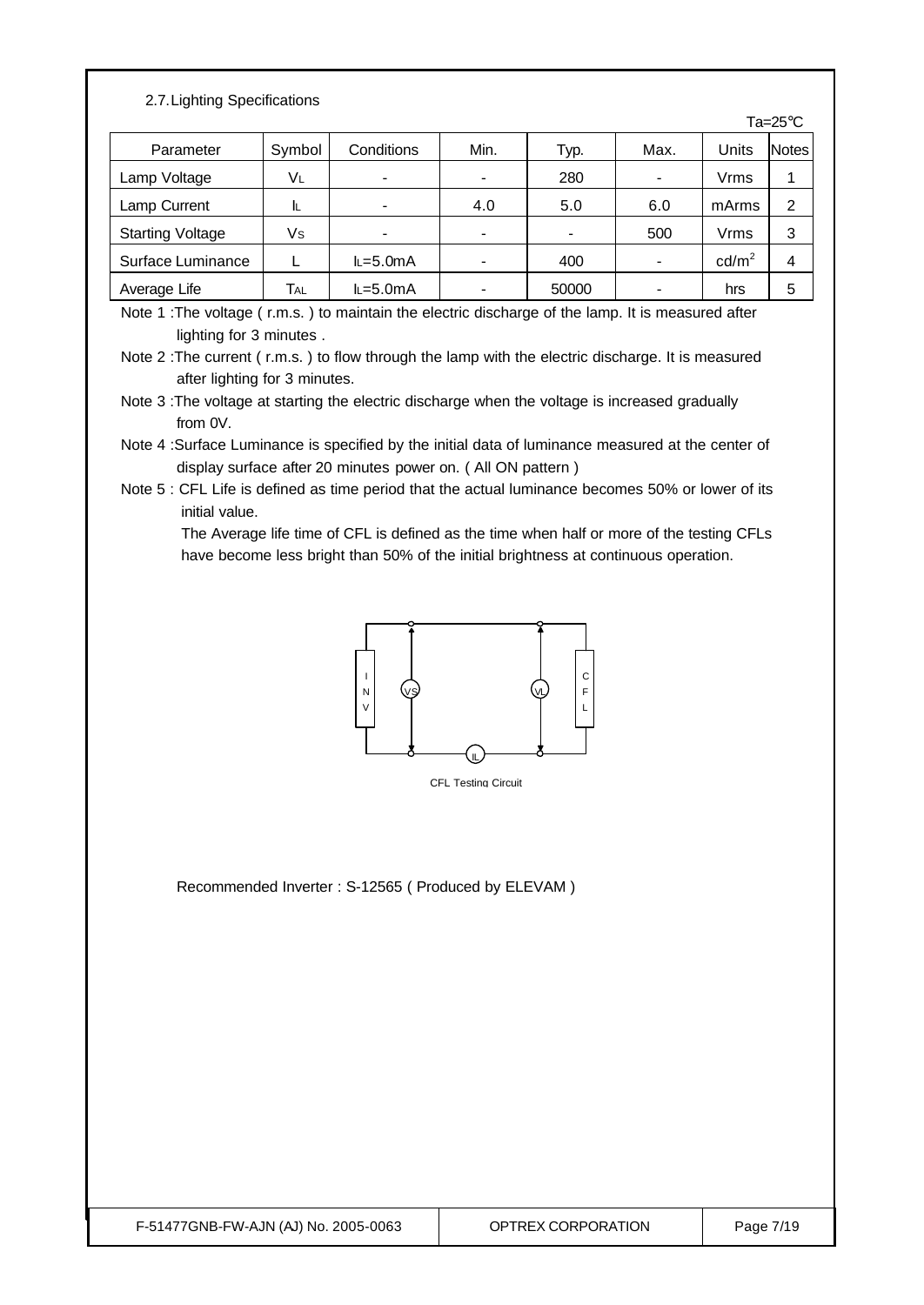### 3.Optical Specifications

3.1. Optical Characteristic

|                      | 3.1. Optical Unaracteristics                                                                                                                                                                                                                                                                                                                                                                                                                                                                                                                                                                                                                                                                                                                                                                                                            |                                            | Ta=25°C, 1/240 Duty, 1/14 Bias, Vop=22.4V (Note 4), $\theta = 0^{\circ}$ , $\phi = 270^{\circ}$ |                    |                |                       |                          |           |
|----------------------|-----------------------------------------------------------------------------------------------------------------------------------------------------------------------------------------------------------------------------------------------------------------------------------------------------------------------------------------------------------------------------------------------------------------------------------------------------------------------------------------------------------------------------------------------------------------------------------------------------------------------------------------------------------------------------------------------------------------------------------------------------------------------------------------------------------------------------------------|--------------------------------------------|-------------------------------------------------------------------------------------------------|--------------------|----------------|-----------------------|--------------------------|-----------|
| Parameter            |                                                                                                                                                                                                                                                                                                                                                                                                                                                                                                                                                                                                                                                                                                                                                                                                                                         | Symbol                                     | Conditions                                                                                      |                    | Min.           | Typ.                  | Max.                     | Units     |
|                      | <b>Contrast Ratio</b><br>Note 1                                                                                                                                                                                                                                                                                                                                                                                                                                                                                                                                                                                                                                                                                                                                                                                                         |                                            | $\theta = 0^\circ, \phi = 270^\circ$                                                            |                    | ÷,             | 4.5                   |                          |           |
| <b>Viewing Angle</b> |                                                                                                                                                                                                                                                                                                                                                                                                                                                                                                                                                                                                                                                                                                                                                                                                                                         |                                            |                                                                                                 |                    | Shown in 3.3   |                       |                          |           |
| Response             | Rise Note 2                                                                                                                                                                                                                                                                                                                                                                                                                                                                                                                                                                                                                                                                                                                                                                                                                             | <b>TON</b>                                 |                                                                                                 |                    | $\overline{a}$ | 330                   | 500                      | ms        |
| Time                 | Decay Note 3                                                                                                                                                                                                                                                                                                                                                                                                                                                                                                                                                                                                                                                                                                                                                                                                                            | <b>TOFF</b>                                |                                                                                                 |                    | $\overline{a}$ | 300                   | 450                      | ms        |
|                      | Note 1 : Contrast ratio is definded as follows. $(CR = \text{Lon}/\text{LOFF})$<br>Lon: Luminance of the ON segments<br>LOFF: Luminance of the OFF segments<br>Measuring Spot: 3.0mm $\phi$<br>Note 2: The time that the luminance level reaches 90% of the saturation level from 0%<br>when ON signal is applied.<br>Note 3: The time that the luminance level reaches 10% of the saturation level from<br>100% when OFF signal is applied.<br>Note 4 : Definition of Driving Voltage Vop<br>VOD=VCC-VADJ-VBE<br>Assuming that the typical driving waveforms shown below are applied to the LCD<br>Panel at 1/A Duty - 1/B Bias (A: Duty Number, B: Bias Number). Driving voltage<br>Vop is definded as the voltage Vo-P when the contrast ratio (CR=Lon / LoFF) is at its<br>maximum.<br>Vo-P<br>F-51477GNB-FW-AJN (AJ) No. 2005-0063 | $1 / (fF \times A)$<br><on signal=""></on> |                                                                                                 | OPTREX CORPORATION | 1/fF           | <off signal=""></off> | $(B-2) \times V$ O-P / B | Page 8/19 |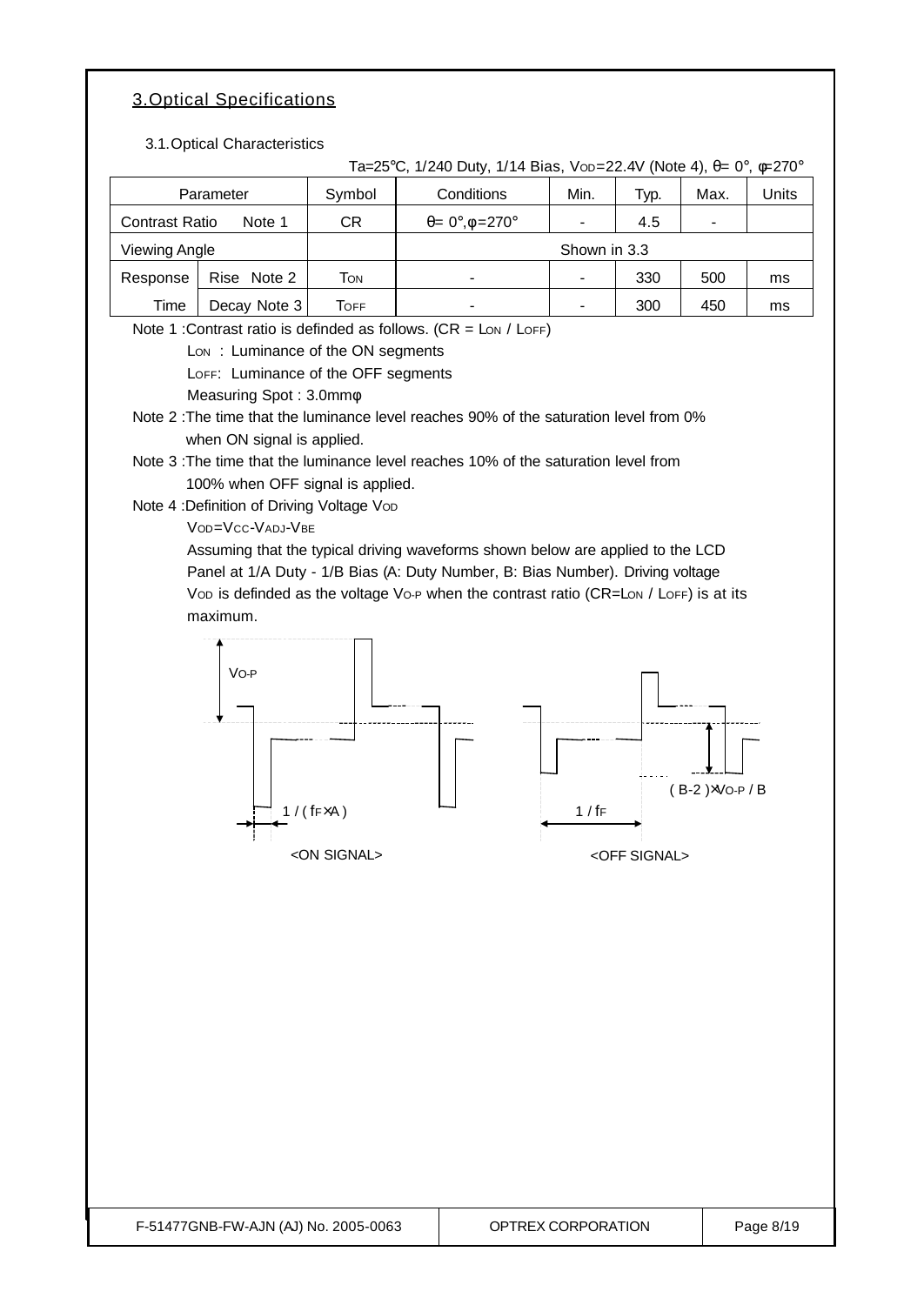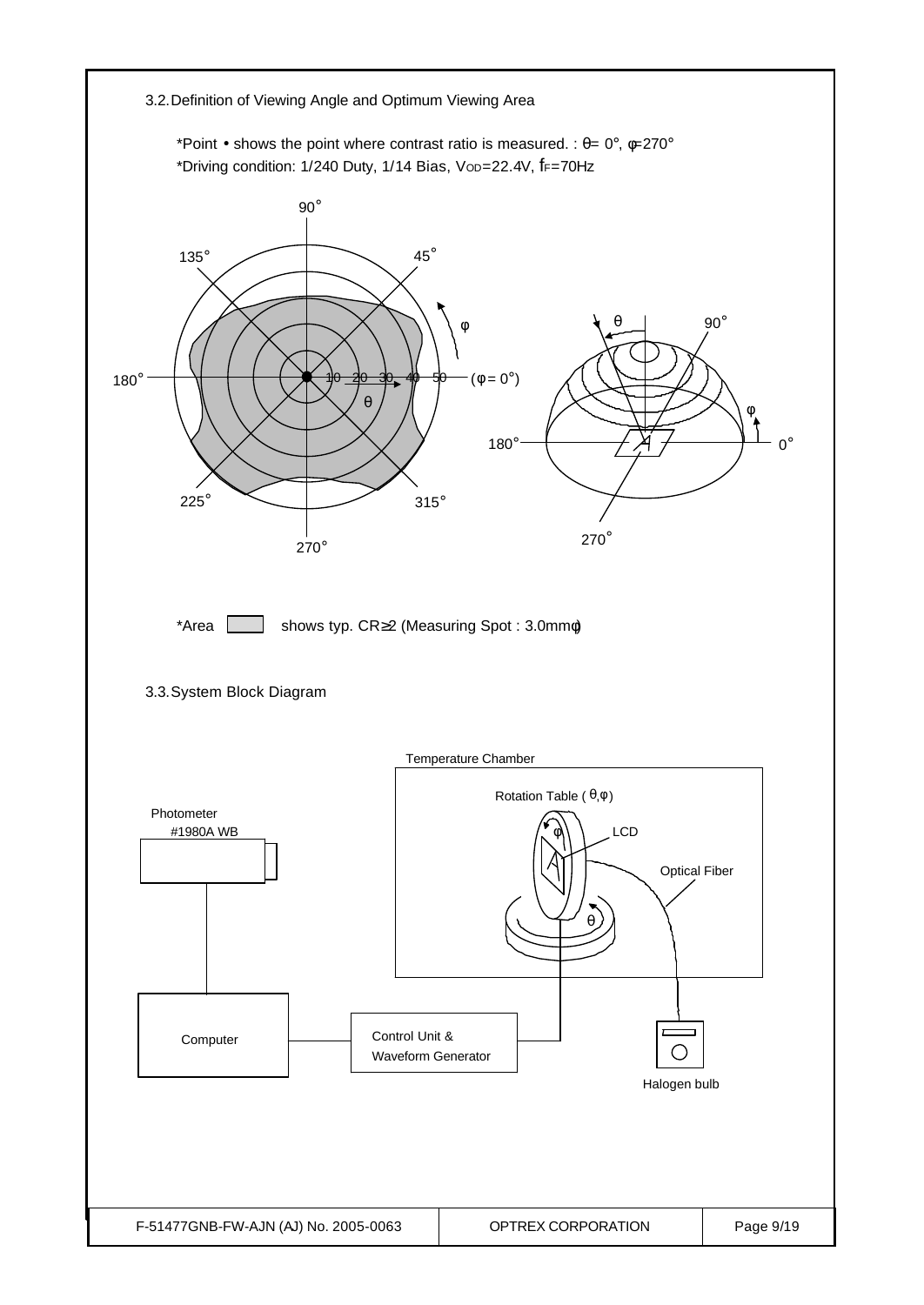### 4.I/O Terminal

4.1.Pin Assignment

 $CN1$ 

| No.            | Symbol           | Function                                            |  |  |
|----------------|------------------|-----------------------------------------------------|--|--|
| 1              | <b>Vss</b>       | Power Supply (0V, GND)                              |  |  |
| $\overline{2}$ | <b>Vss</b>       | Power Supply (0V, GND)                              |  |  |
| 3              | <b>FLM</b>       | <b>First Line Marker</b>                            |  |  |
| 4              | <b>LP</b>        | Data Latch Signal                                   |  |  |
| 5              | CP               | Clock Signal for Shifting Data                      |  |  |
| 6              | <b>DISPOFF</b>   | Display Control Signal H: Display on L: Display off |  |  |
| 7              | <b>Vcc</b>       | Power Supply for Logic                              |  |  |
| 8              | D <sub>3</sub>   | Display Data                                        |  |  |
| 9              | D <sub>2</sub>   | Display Data                                        |  |  |
| 10             | D <sub>1</sub>   | Display Data                                        |  |  |
| 11             | D <sub>0</sub>   | Display Data                                        |  |  |
| 12             | <b>VHH/VCONT</b> | Power Supply for LCD Drive                          |  |  |
| 13             | <b>NC</b>        | Non-connection                                      |  |  |
| 14             | <b>NC</b>        | Non-connection                                      |  |  |

C<sub>N2</sub>

| No. | Symbol         | Function                   |
|-----|----------------|----------------------------|
|     | <b>CFL GND</b> | Power Supply for CFL (GND) |
|     | NC.            | Non-connection             |
| 2   | <b>CFL HOT</b> | Power Supply for CFL (HOT) |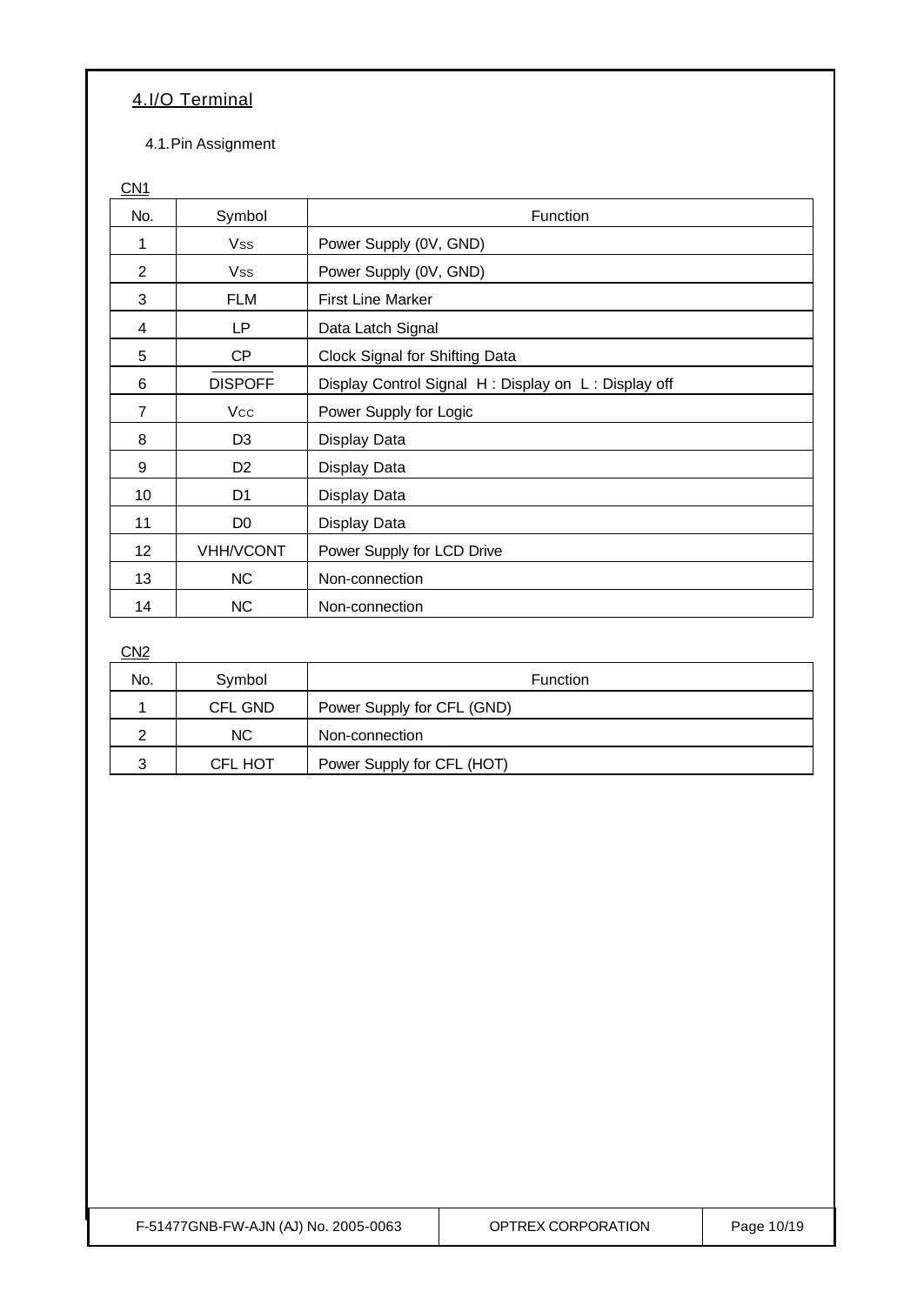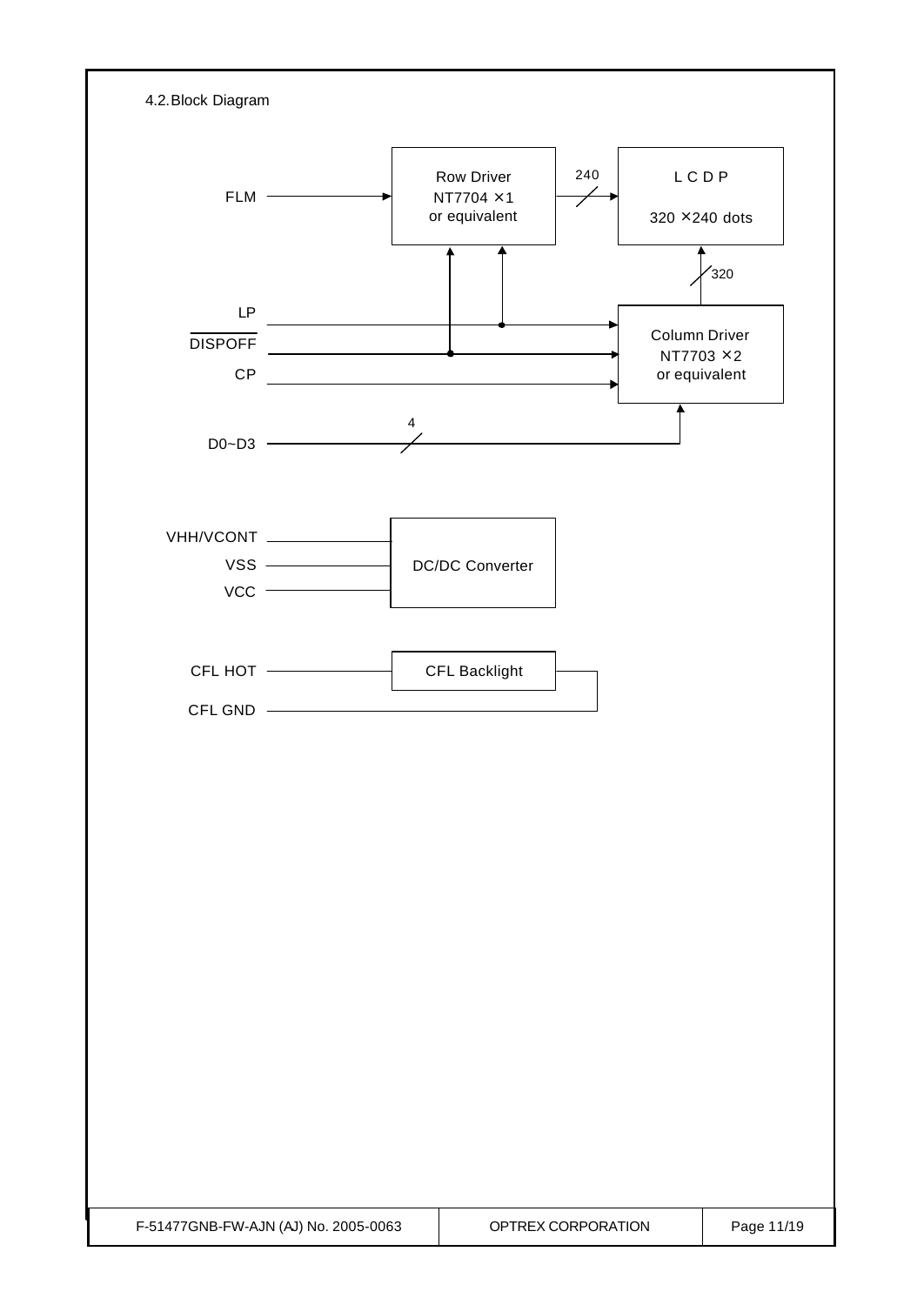### 5.Test

No change on display and in operation under the following test condition.

Conditions: Unless otherwise specified, tests will be conducted under the following condition. Temperature: 20±5°C Humidity : 65±5%RH tests will be not conducted under functioning state.

| No.            | Parameter                         | Conditions                                                                                                                                                                                                                                                                  | <b>Notes</b>   |
|----------------|-----------------------------------|-----------------------------------------------------------------------------------------------------------------------------------------------------------------------------------------------------------------------------------------------------------------------------|----------------|
| 1              | <b>High Temperature Operating</b> | 50°C±2°C, 96hrs (operation state)                                                                                                                                                                                                                                           |                |
| $\overline{2}$ | Low Temperature Operating         | 0°C±2°C, 96hrs (operation state)                                                                                                                                                                                                                                            | 1              |
| 3              | <b>High Temperature Storage</b>   | 60°C±2°C, 96hrs                                                                                                                                                                                                                                                             | $\overline{2}$ |
| 4              | Low Temperature Storage           | -20 $\textdegree$ C $\pm$ 2 $\textdegree$ C, 96hrs                                                                                                                                                                                                                          | 1,2            |
| 5              | Damp Proof Test                   | 40°C±2°C,90~95%RH, 96hrs                                                                                                                                                                                                                                                    | 1,2            |
| 6              | <b>Vibration Test</b>             | Total fixed amplitude: 1.5mm<br>Vibration Frequency: 10~55Hz<br>One cycle 60 seconds to 3 directions of X, Y, Z for<br>each 15 minutes                                                                                                                                      | 3              |
| $\overline{7}$ | <b>Shock Test</b>                 | To be measured after dropping from 60cm high on<br>the concrete surface in packing state.<br>Dropping method corner dropping<br>F<br>A corner : once<br>Edge dropping<br>G<br>C<br>B,C,D edge: once<br>Face dropping<br>E,F,G face: once<br>60cm<br><b>Concrete Surface</b> |                |

Note 1 :No dew condensation to be observed.

Note 2 :The function test shall be conducted after 4 hours storage at the normal Temperature and humidity after removed from the test chamber.

Note 3 :Vibration test will be conducted to the product itself without putting it in a container.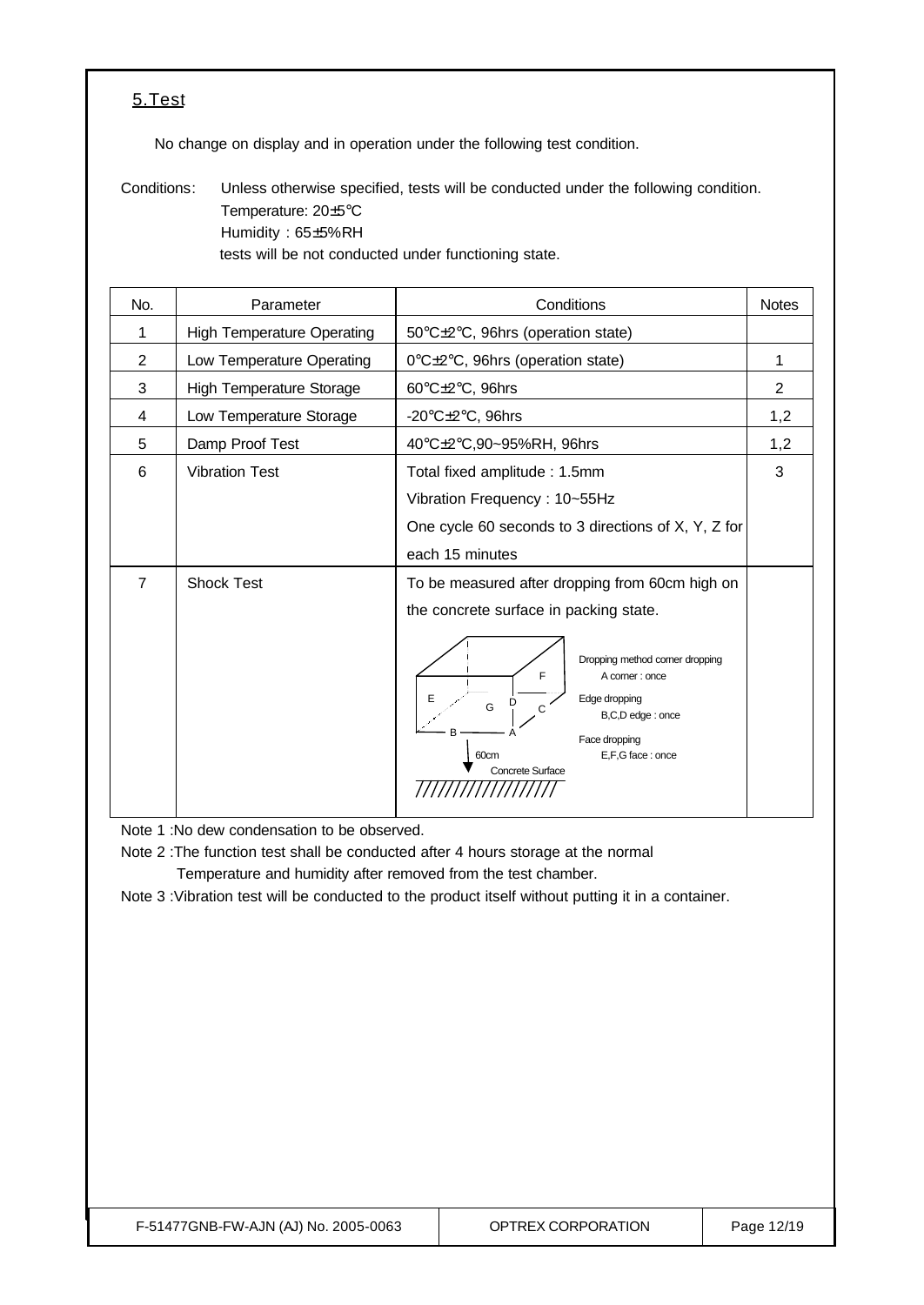### 6.Appearance Standards

6.1.Inspection conditions

The LCD shall be inspected under 40W white fluorescent light.

The distance between the eyes and the sample shall be more than 30cm.

All directions for inspecting the sample should be within 45°against perpendicular line.



6.2.Definition of applicable Zones



X : Maximum Seal Line

A Zone : Active display area

- B Zone : Out of active display area ~ Maximum seal line
- C Zone : Rest parts

A Zone + B Zone = Validity viewing area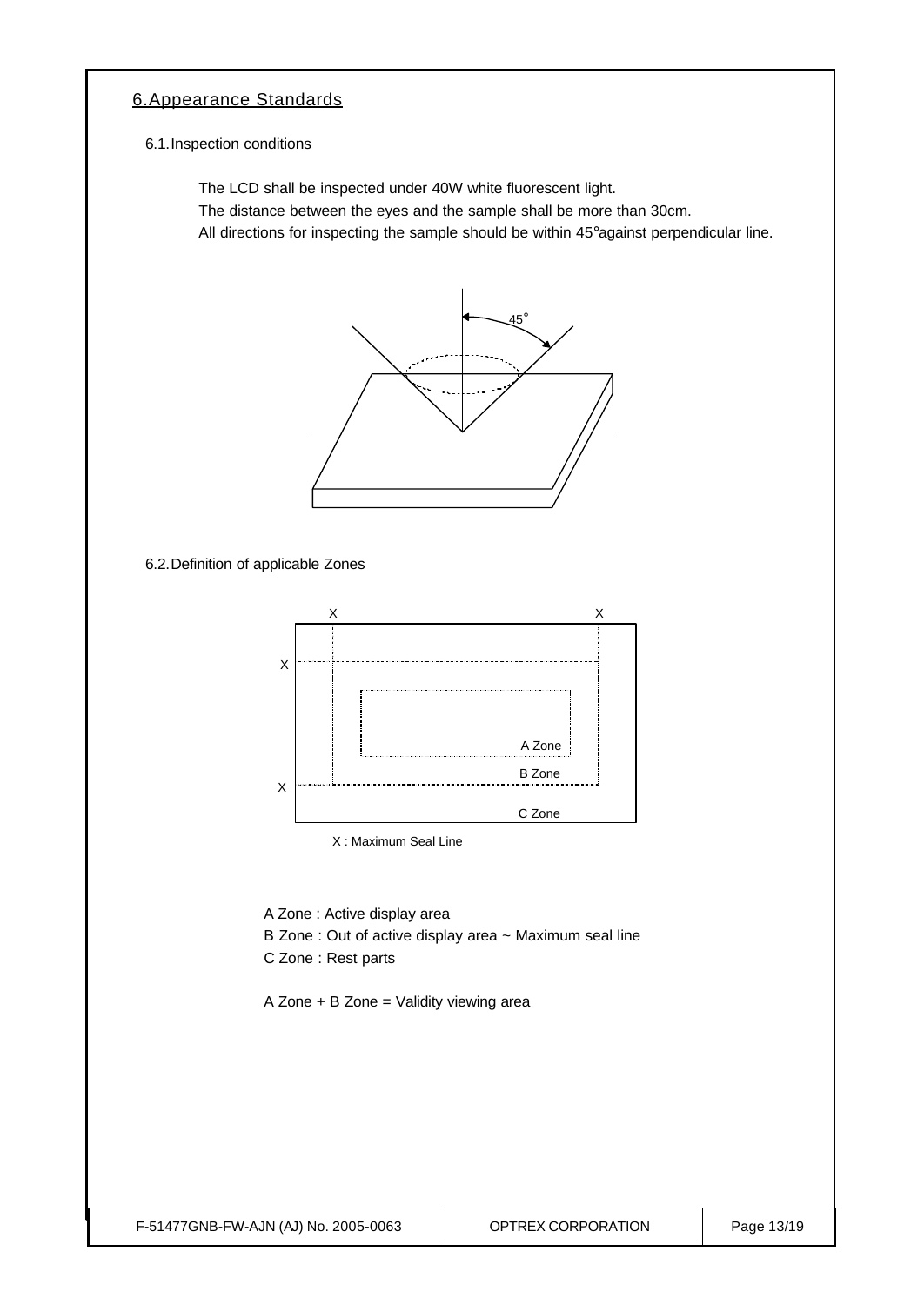|     |                  | $D = (Long + Short) / 2$ *: Disregard Units: mm |                                     |                                                                              |
|-----|------------------|-------------------------------------------------|-------------------------------------|------------------------------------------------------------------------------|
| No. | Parameter        |                                                 |                                     | Criteria                                                                     |
| 1   | The Shape of Dot |                                                 | (1) Breakage or Chips / Deformation |                                                                              |
|     |                  |                                                 | 1.Dot Type                          |                                                                              |
|     |                  | Α                                               | Dimension                           | Acceptable Number                                                            |
|     |                  |                                                 | $A \le 0.10$                        |                                                                              |
|     |                  |                                                 |                                     | (Should not be connected to next dot)                                        |
|     |                  |                                                 |                                     | 1 pc / dot(only segment) or less                                             |
|     |                  |                                                 | $0.10 < A \le 0.15$                 | 5 pcs / cell or less                                                         |
|     |                  |                                                 |                                     | (Should not be connected to next dot)                                        |
|     |                  |                                                 | $B \leq 0.15$                       | $\star$                                                                      |
|     |                  |                                                 | Dimension                           | 2. Defective type extends over multiple numbers of dots<br>Acceptable Number |
|     |                  |                                                 | $D \leq 0.10$                       | $\star$                                                                      |
|     |                  |                                                 |                                     | 1 pc / dot(only segment) or less                                             |
|     |                  |                                                 |                                     | 5 pcs / cell or less                                                         |
|     |                  |                                                 | $0.10 < D \le 0.20$                 | (Individual dot must secure 1/2 area                                         |
|     |                  |                                                 |                                     | or more)                                                                     |
|     |                  |                                                 |                                     |                                                                              |
|     |                  |                                                 |                                     |                                                                              |
|     |                  |                                                 |                                     |                                                                              |
|     |                  |                                                 |                                     |                                                                              |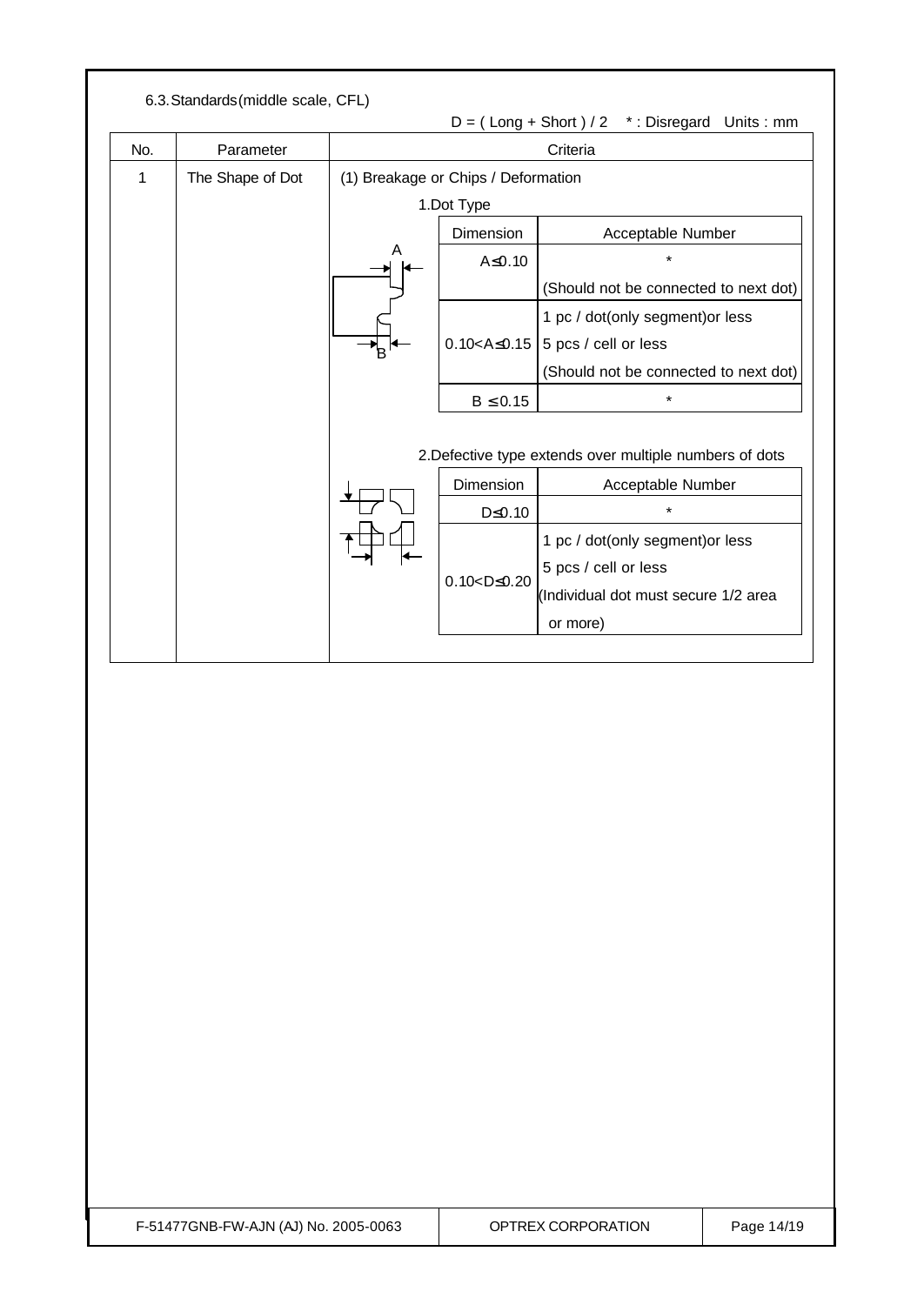| No.            | Parameter                             | Criteria                                                                       |      |                     |                         |              |
|----------------|---------------------------------------|--------------------------------------------------------------------------------|------|---------------------|-------------------------|--------------|
| $\overline{2}$ | <b>Black and</b>                      | (1) Round Shape                                                                |      |                     |                         |              |
|                | White Spots,                          |                                                                                | Zone | Acceptable Number   |                         |              |
|                | Foreign Substances                    | Dimension                                                                      |      | A                   | B                       | $\mathsf{C}$ |
|                |                                       | $D \leq 0.10$                                                                  |      | $\star$             | $\star$                 | $\star$      |
|                |                                       | $0.10 < D \le 0.20$                                                            |      | 6                   | 6                       | $\star$      |
|                |                                       | $0.20 < D \le 0.30$                                                            |      | 4                   | $\overline{\mathbf{4}}$ | $\star$      |
|                |                                       | Individual dot must secure 1/2 area or more.                                   |      |                     |                         |              |
|                |                                       | (2) Line Shape<br>Zone                                                         |      | Acceptable Number   |                         |              |
|                |                                       | <b>Width</b>                                                                   |      |                     | B                       | C            |
|                |                                       | Length<br>$W \le 0.03$<br>$L \leq 2.0$                                         |      | Α<br>$\star$        | $\star$                 | $\star$      |
|                |                                       | $L \leq 2.0$<br>$0.03 < W \le 0.05$                                            |      | 5                   | 5                       | $\star$      |
|                |                                       | $0.05 < W \le 0.10$<br>$L \leq 1.0$                                            |      | 5                   | 5                       | $\star$      |
|                |                                       | $\star$<br>0.10 < W                                                            |      | In the same way (1) |                         | $\star$      |
|                |                                       |                                                                                |      |                     |                         |              |
|                |                                       | No more than 10pcs as total.<br>(Refer to "Complex Foreign Substance Defects") |      |                     |                         |              |
| 3<br>4         | <b>Color Variation</b><br>Air Bubbles | Not to be conspicuous defects.                                                 |      |                     |                         |              |
|                | (between glass                        |                                                                                | Zone |                     | Acceptable Number       |              |
|                | & polarizer)                          | Dimension                                                                      |      | Α                   | В                       | C            |
|                |                                       | $D \leq 0.30$                                                                  |      | $\star$             | $\star$                 | $\star$      |
|                |                                       | $0.30 < D \le 0.40$                                                            |      | 3                   | $\star$                 | $\star$      |
|                |                                       | $0.40 < D \leq 0.60$                                                           |      | $\overline{2}$      | 3                       | $\star$      |
|                |                                       | No more than 3pcs as total.<br>(Refer to "Complex Foreign Substance Defects")  |      |                     |                         |              |
| 5              | <b>Polarizer Scratches</b>            | Not to be conspicuous defects.                                                 |      |                     |                         |              |
| 6              | <b>Polarizer Dirts</b>                | If the stains are removed easily from LCDP surface, the module is              |      |                     |                         |              |
|                |                                       | not defective.                                                                 |      |                     |                         |              |
| $\overline{7}$ | Complex Foreign                       | Black spots, line shaped foreign substances or air bubbles between             |      |                     |                         |              |
|                | <b>Substance Defects</b>              | glass & polarizer should be 10pcs maximum in total.                            |      |                     |                         |              |
| 8              | Distance between                      | 20mm or more                                                                   |      |                     |                         |              |
|                | Different Foreign                     |                                                                                |      |                     |                         |              |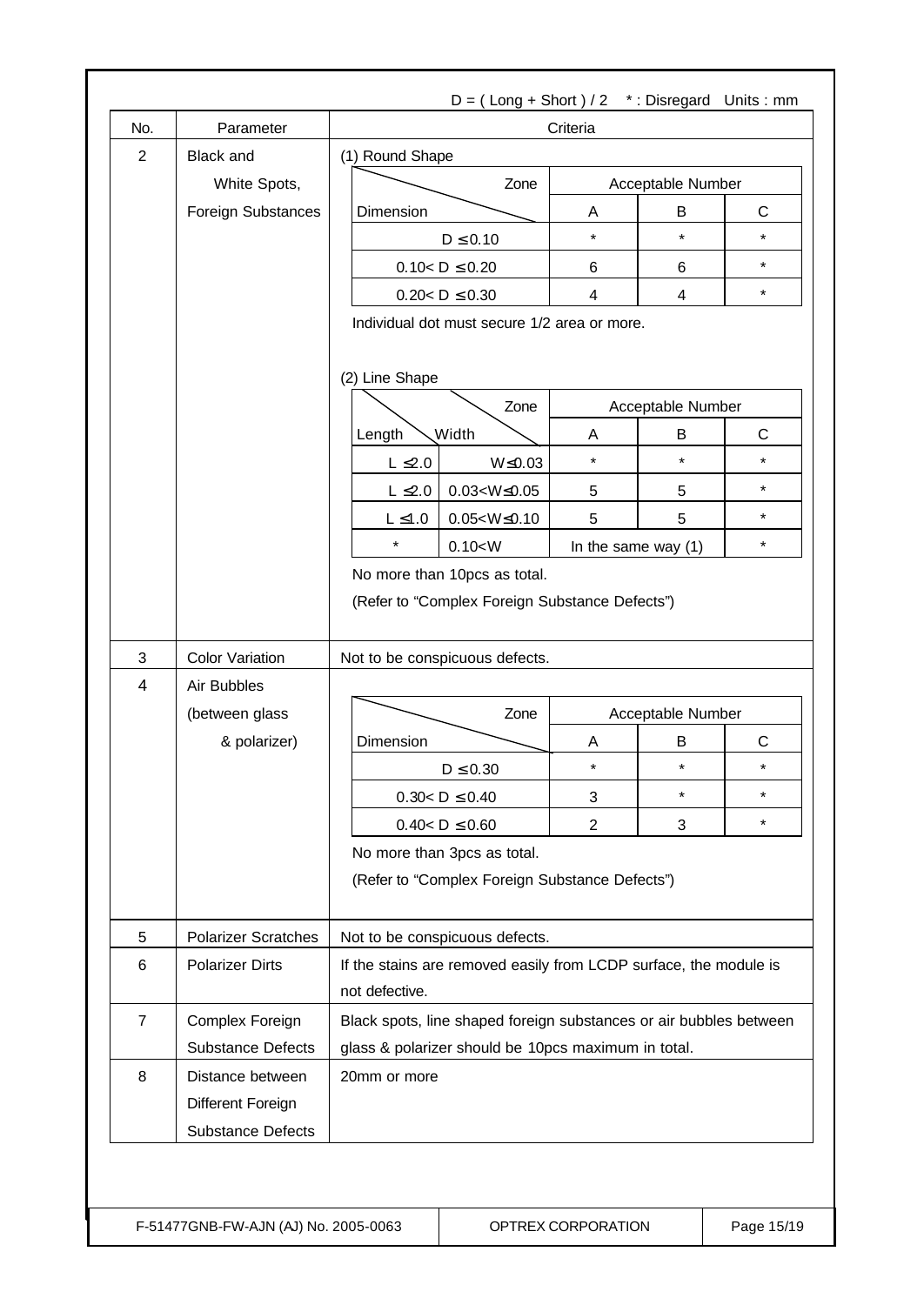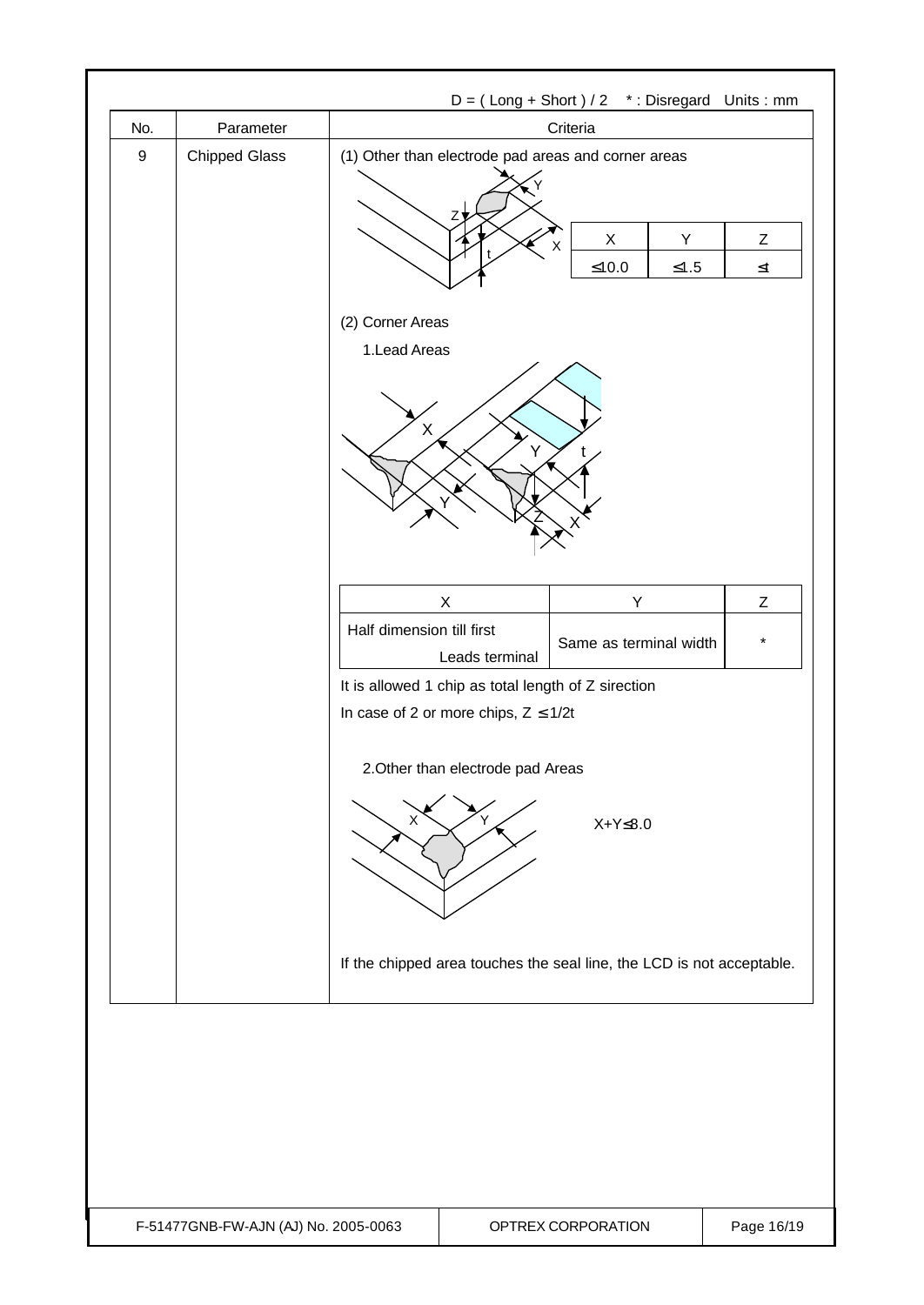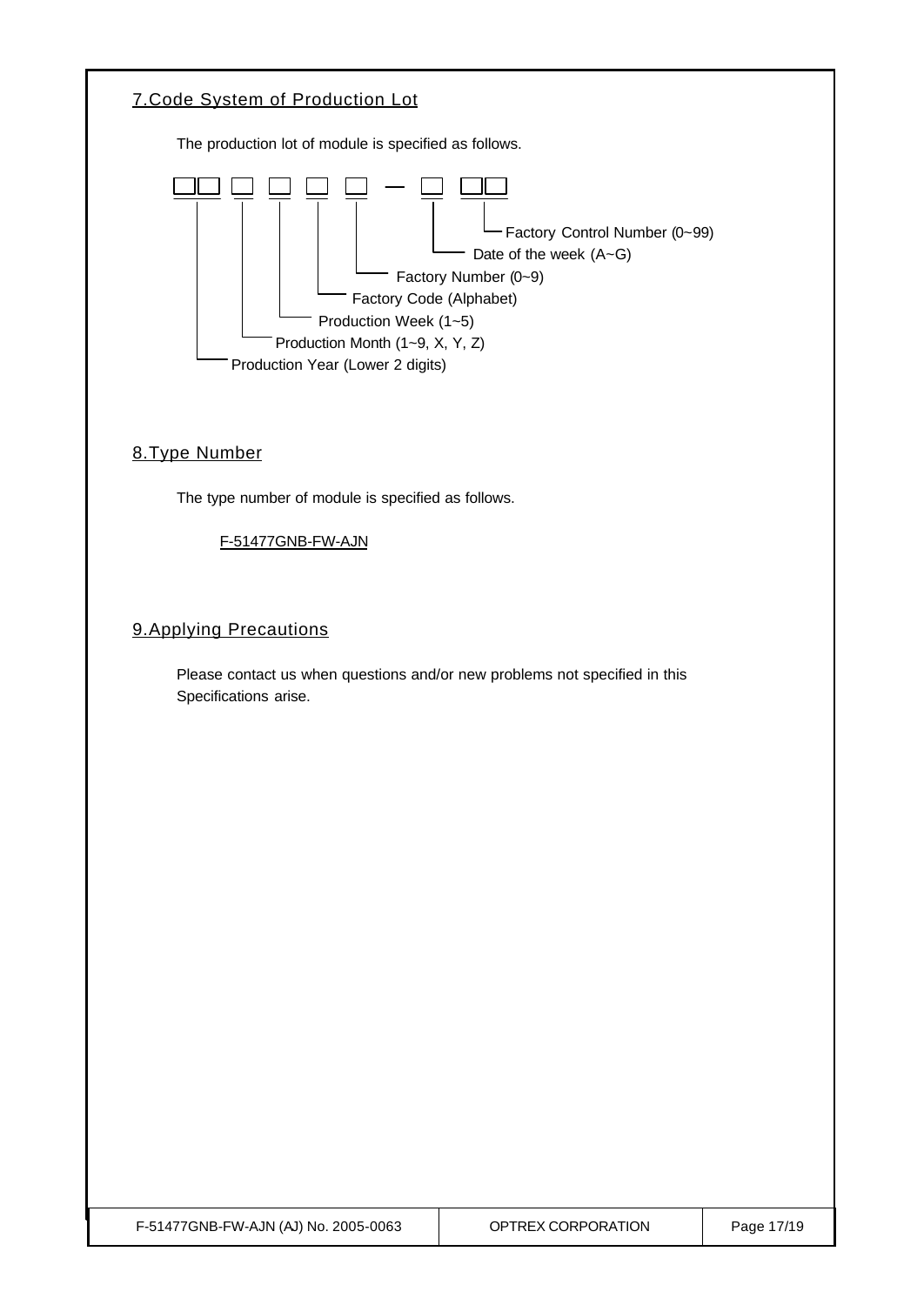### 10.Precautions Relating Product Handling

The Following precautions will guide you in handling our product correctly.

- 1) Liquid crystal display devices
- 1. The liquid crystal display device panel used in the liquid crystal display module is made of plate glass. Avoid any strong mechanical shock. Should the glass break handle it with care.
- 2. The polarizer adhering to the surface of the LCD is made of a soft material. Guard against scratching it.
- 2) Care of the liquid crystal display module against static electricity discharge.
	- 1. When working with the module, be sure to ground your body and any electrical equipment you may be using. We strongly recommend the use of anti static mats ( made of rubber ), to protect work tables against the hazards of electrical shock.
	- 2. Avoid the use of work clothing made of synthetic fibers. We recommend cotton clothing or other conductivity-treated fibers.
	- 3. Slowly and carefully remove the protective film from the LCD module, since this operation can generate static electricity.
- 3) When the LCD module alone must be stored for long periods of time:
	- 1.Protect the modules from high temperature and humidity.
- 2.Keep the modules out of direct sunlight or direct exposure to ultraviolet rays.
- 3.Protect the modules from excessive external forces.
- 4) Use the module with a power supply that is equipped with an overcurrent protector circuit,since the module is not provided with this protective feature.
- 5) Do not ingest the LCD fluid itself should it leak out of a damaged LCD module. Should hands or clothing come in contact with LCD fluid, wash immediately with soap.
- 6) Conductivity is not guaranteed for models that use metal holders where solder connections between the metal holder and the PCB are not used. Please contact us to discuss appropriate ways to assure conductivity.
- 7) For models which use CFL:
- 1.High voltage of 1000V or greater is applied to the CFL cable connector area. Care should be taken not to touch connection areas to avoid burns.
- 2.Protect CFL cables from rubbing against the unit and thus causing the wire jacket to become worn.
- 3.The use of CFLs for extended periods of time at low temperatures will significantly shorten their service life.
- 8) For models which use touch panels:
- 1.Do not stack up modules since they can be damaged by components on neighboring modules.
- 2.Do not place heavy objects on top of the product. This could cause glass breakage.
- 9) For models which use COG,TAB,or COF:
- 1.The mechanical strength of the product is low since the IC chip faces out unprotected from the rear. Be sure to protect the rear of the IC chip from external forces.
- 2.Given the fact that the rear of the IC chip is left exposed, in order to protect the unit from electrical damage, avoid installation configurations in which the rear of the IC chip runs the risk of making any electrical contact.